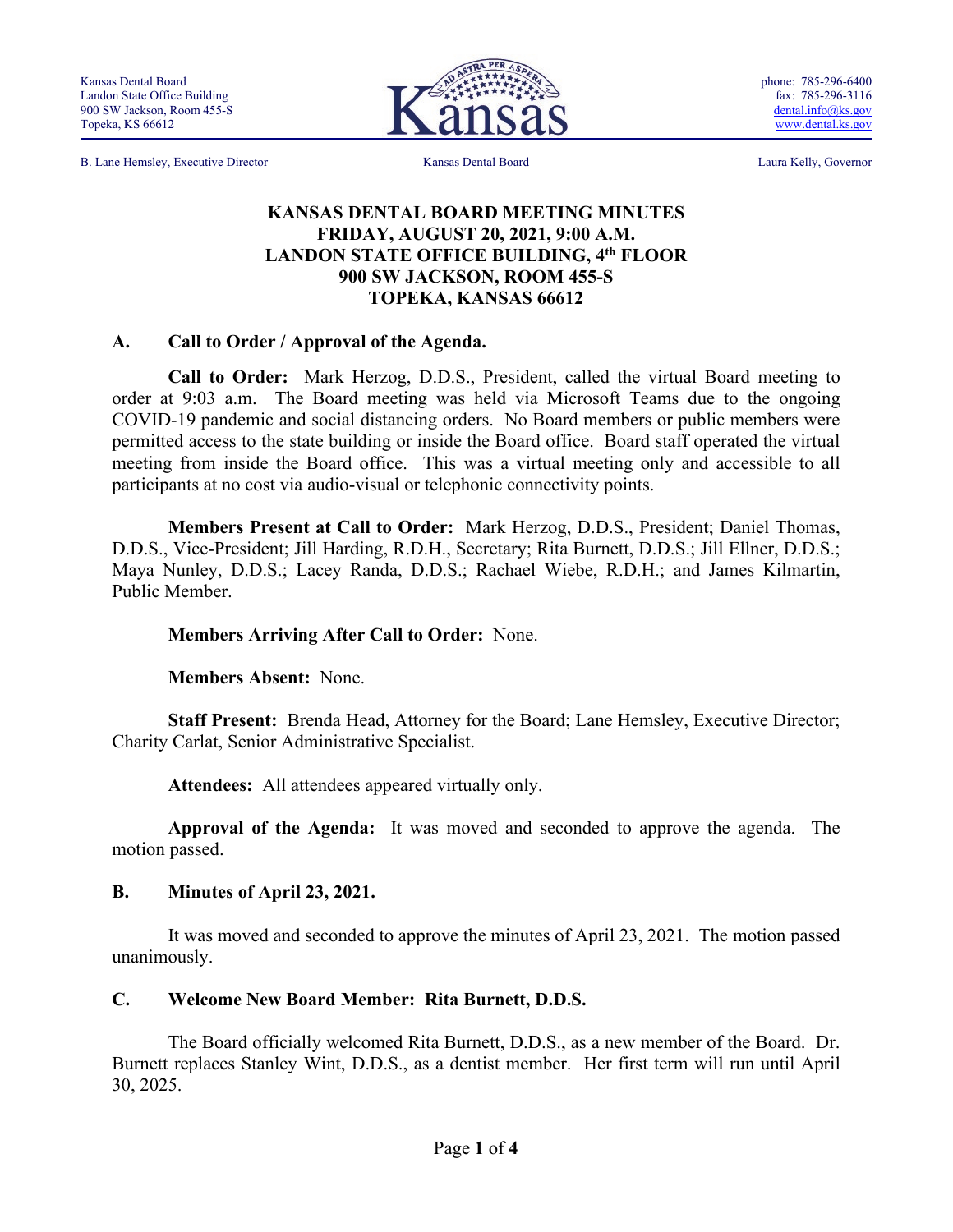#### **D. Welcome New Board Member: Jill Ellner, D.D.S.**

The Board officially welcomed Jill Ellner, D.D.S., as a new member of the Board. Dr. Ellner replaces Jarrod Jones, D.D.S., as a dentist member. Her first term will run until April 30, 2025.

### **E. Clinical Examination Discussion: CDCA-WREB.**

The Board welcomed Mark Christensen, D.D.S., who confirmed the combination of the regional testing agencies, CDCA and WREB, into a joint entity now known as CDCA-WREB. Dr. Christensen then provided a highly detailed and comprehensive overview of CDCA-WREB's dental student examination models pre-COVID (combination of patient-based and manikinbased), mid-COVID (manikin-based only), and post-COVID (patient-based, manikin-based, or clinical simulation). The fundamental purpose of the dental student examination is to primarily test psychomotor skills, not patient management skills. Although no testing model has more fidelity than the patient-based models, the manikin-based and clinical simulation models are viable alternatives for licensing agencies across the nation. As such, these models should be highly considered for continued use and future deployment.

The Board further welcomed Kelly Reich, R.D.H., to discuss the patient-based and manikin-based models for dental hygiene students. According to Ms. Reich, these two models are statistically more similar than different. In both models, a dental hygiene student performs an extra / intra oral exam, periodontal assessment (gingival recession, furcation classification, and calculus detection), calculus removal, and tissue management. The various dental hygiene examination models, like the dental student counterparts, are recommended for continued use.

After extended discussion regarding the various examination models from CDCA-WREB, including an acknowledgement that the other regional testing agencies offer the same or substantially similar models, it was moved and seconded to allow the following:

**1. Dental Students Graduating in 2022 (Patient-Based, Manikin-Based, or Clinical Simulation Exam).** All patient-based, manikin-based, or clinical simulation exams from all regional testing agencies will be accepted for licensing purposes for 2022 dental graduates only.

**2. Dental Hygiene Students Graduating in 2022 (Patient-Based, Manikin-Based, or Clinical Simulation Exam).** All patient-based, manikin-based, or clinical simulation exams from all regional testing agencies will be accepted for licensing purposes for 2022 dental hygiene graduates only.

The separate motions passed unanimously. The Board staff was subsequently directed to incorporate the examination information on the Board's website and in its licensing processes.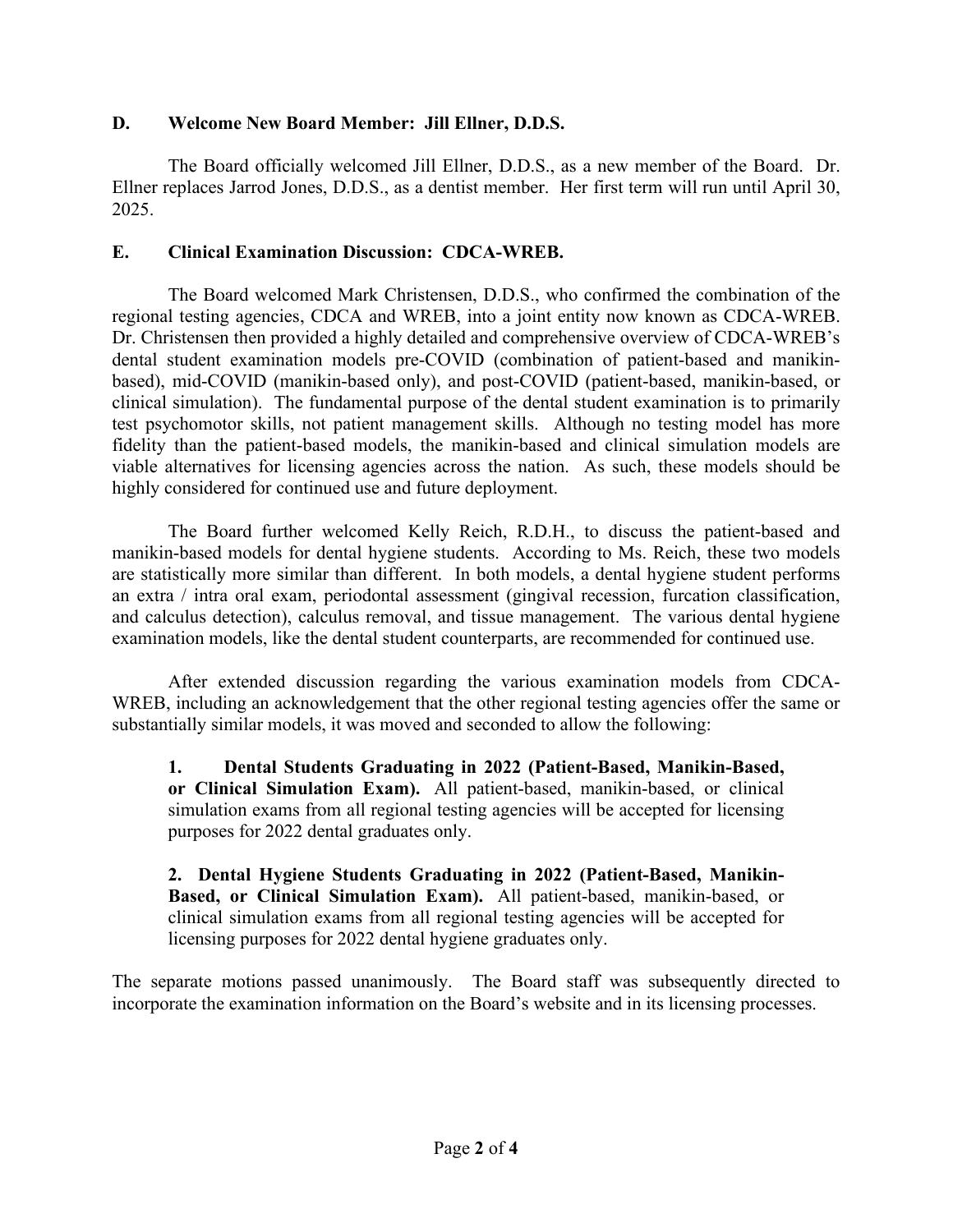### **F. New Dental Examiner Information: CDCA-WREB.**

The Board recognized Mark Christensen, D.D.S., to discuss the onboarding processing of becoming a dental or dental hygiene examiner for CDCA-WREB. All duly appointed Board members automatically qualify to become a dental or dental hygiene examiner. Like other regional testing agencies, CDCA-WREB develops and administers competency assessments for state agencies that license dental and dental hygiene professionals. Board members interested in becoming an examiner were encouraged to contact the testing agency of their choice.

## **G. ECP III Inquiry: Susan Shelite, R.D.H.**

The Board welcomed Susan Shelite, R.D.H., from the Sedgwick County Health Department, which is a federally qualified healthcare center (FQHC). Originally, Ms. Shelite inquired into what type of medical provider was needed to be onsite for an ECP III to administer local anesthesia. After further discussion, however, Ms. Shelite withdrew her original question and was referred to the ECP III provision, K.S.A. 65-1456(h). The Board took no action.

### **H. Public Forum.**

The Board welcomed members of the public to speak to the Board. There were no public comments.

### **I. President's Report: Dr. Herzog.**

**1. Investigative Process Discussion.** The Board's attorney, Brenda Head, provided an overview of the Board's investigative process as it relates to the Kansas Dental Practices Act, K.S.A. 65-1421 *et seq*., and the Kansas Administrative Procedure Act, K.S.A. 77-501 *et seq*.

**2. Appointment of Investigative Committee Member.** Dr. Herzog appointed Jill Ellner, D.D.S., to replace Stanley Wint, D.D.S., as a member of the Board's investigative committee pursuant to K.S.A. 74-1405 and K.S.A. 74-1406.

#### **J. Investigations Report: Dr. Herzog / Lane Hemsley. Inspections Report: Dr. Johnson.**

Mark Herzog, D.D.S., and Lane Hemsley presented the status of the Investigative Committee cases from January 1, 2021, to July 23, 2021.

Dr. Herzog further reported that the Board members, staff, and colleagues should continue encouraging dental offices to maintain enhanced safety protocols and procedures to ensure continuity of care for patients statewide.

## **K. Executive Report: Lane Hemsley.**

**1. Budget.** An update was provided on the budget for FY 2022 (July 1, 2021 – June 30, 2022) and FY 2023 (July 1, 2022 – June 30, 2023).